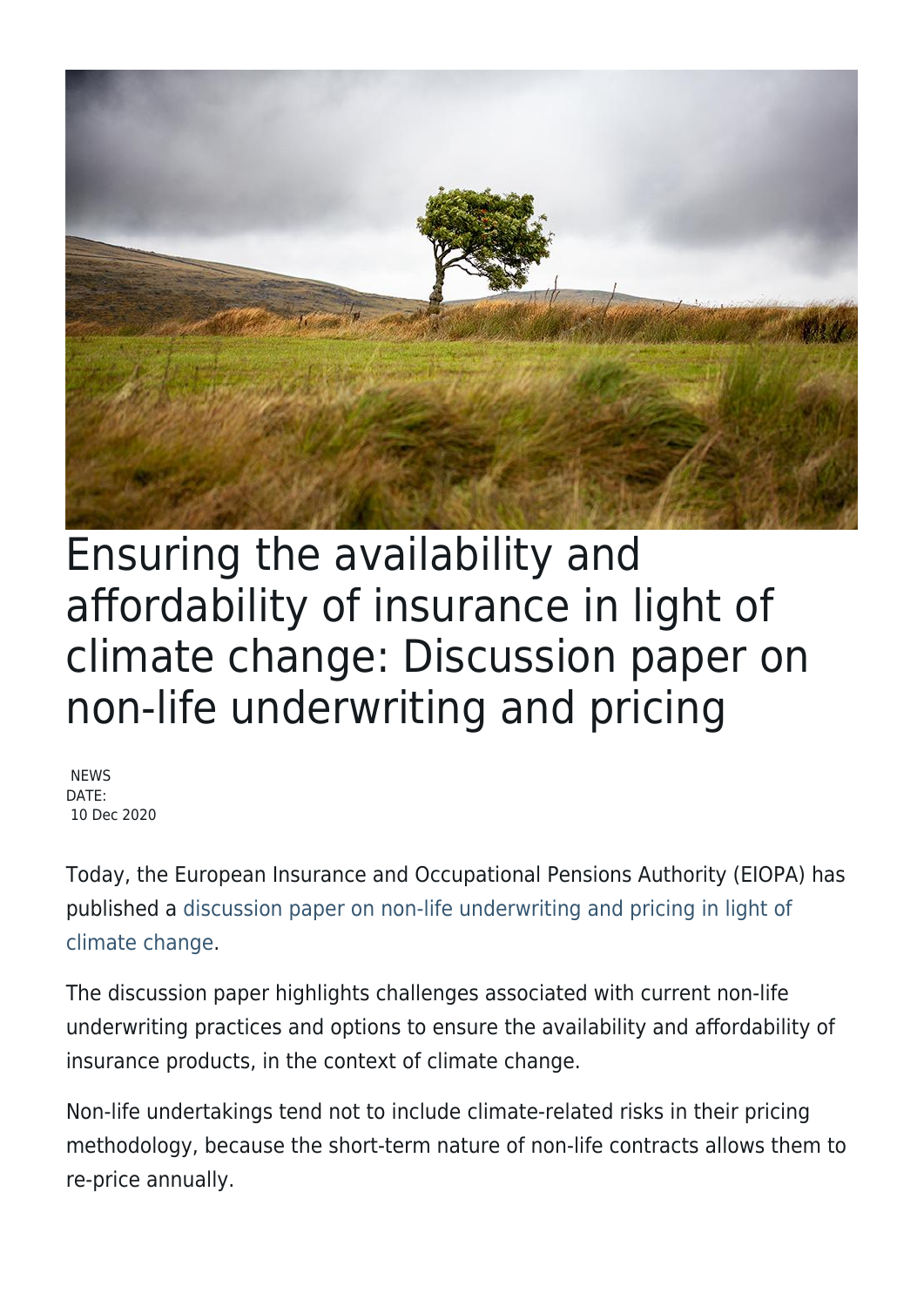However, given that climate-related losses are expected to grow meaning premiums would likely increase, there is the risk that insurance coverage becomes unaffordable or unavailable to policyholders.

The insurance sector can address this potential protection gap not only by transferring and pooling risk, but also by implementing the concept of impact underwriting.

(Re)insurers can contribute to climate adaptation and mitigation by incentivising policyholders to mitigate insured risks via risk-based pricing and contractual terms, and consider in their underwriting strategy measures that contribute to climate change adaptation or mitigation.

The discussion paper builds on work stemming from the Opinion on sustainability within Solvency II, published in 2019, and is part of EIOPA's overall sustainable finance agenda.

EIOPA is inviting stakeholders to provide comments on the discussion paper by 26 February 2021, by filling in the survey.

## [GO TO THE SURVEY](https://ec.europa.eu/eusurvey/runner/a6c86b61-f733-8bf6-6e74-d2217927a2ca)

## EIOPA's sustainable finance agenda

The discussion paper is part of EIOPA's broader sustainability agenda to integrate environmental, social and governance (ESG) risk assessment in the regulatory and supervisory framework. EIOPA is committed to supporting the European insurance and occupational pension sectors in their transition to climate neutrality and to deliver on the 'Green Deal' initiated by the European Commission.

EIOPA's work on sustainable finance is driven by three objectives: (i) insurers should manage and mitigate ESG risks, (ii) insurers and pension funds should reflect policyholders and pension scheme members' preferences for sustainable investments and (iii) insurers and pension funds should adopt a sustainable approach to their investments based on principles of stewardship. This reflects the important role insurers and pension funds can play in enabling climate change mitigation and adaption. A key element to foster sustainable growth and